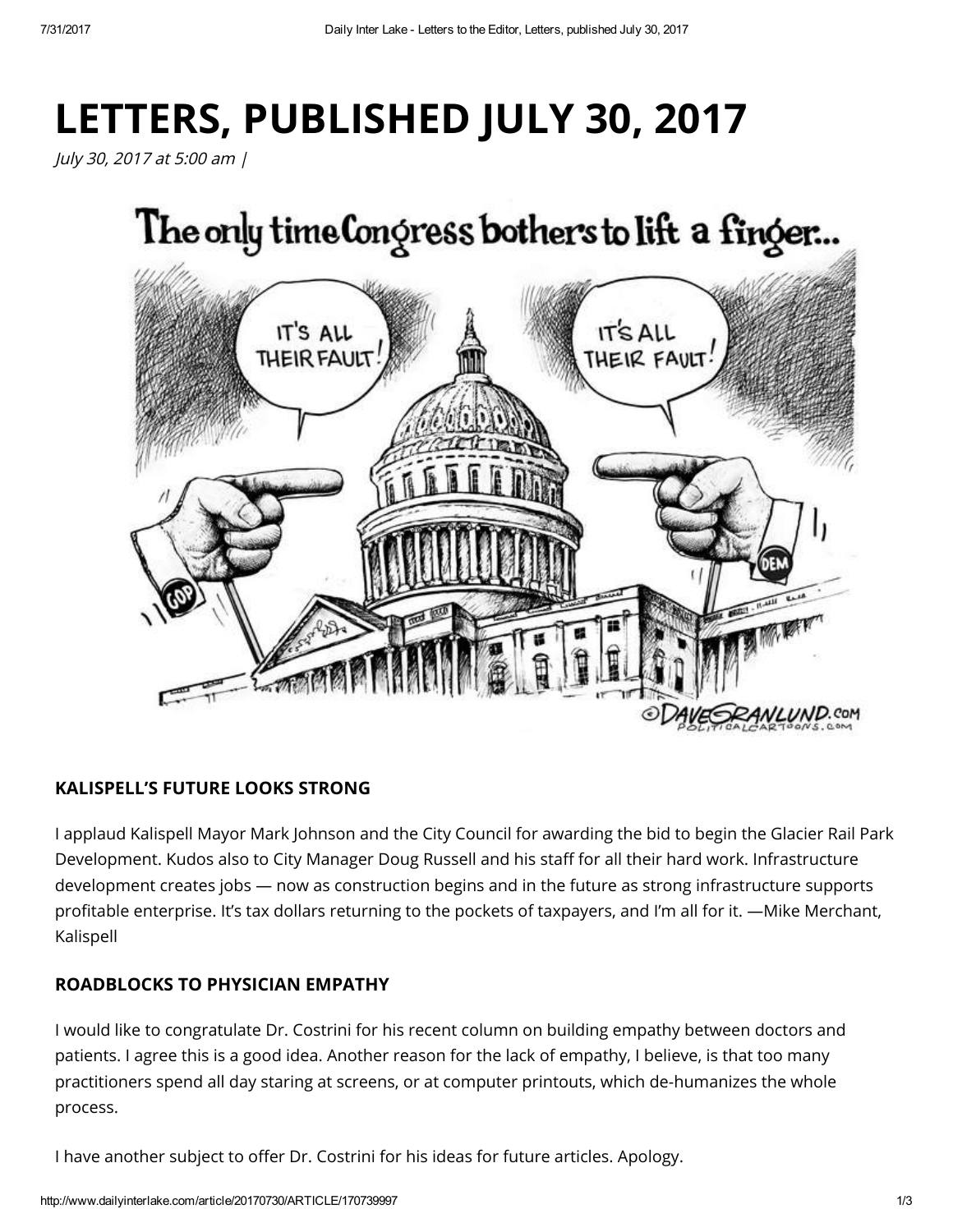#### 7/31/2017 Daily Inter Lake Letters to the Editor, Letters, published July 30, 2017

When a doctor harms a patient, either physically or financially through error, fatigue, incompetence, carelessness, or through a failing system, the mature and humanistic response is to apologize. In my opinion there are three parts to a meaningful apology: 1) Say you're sorry for the pain you have caused. 2) State the reason for the error even if it was systemic or unintentional. 3) Offer to make amends — "how can I make amends?"

Regardless of the obstacles, a good man or woman will live up to their role in hurting another person and rise above the obstacles to make things right.

Doctors face several obstacles to this personalized approach. 1) If they admit a mistake, they may face a lawsuit. 2) If they would like to make amends, they have to work through an impossibly large bureaucracy. 3) Many have become arrogant because of the way they have rigged the system in their favor during the 20th century. Fortunately, this system will be changing soon. Here is an example of how the system is rigged — Physicians feel that they legally must make the most self-centered (and profitable) recommendations, or risk being sued for not recommending the gold standard procedures if the person has a problem later. How convenient.

In my view, things are changing. As the population becomes more informed: 1) Many view doctors with suspicion rather than admiration. 2) They avoid appointments with doctors as much as possible. 3) They practice wellness. 4) They inform themselves and choose safer, less expensive alternatives. 5) View death as a natural part of life and do not play into the "use my gadget or you will die" sales pitch.

I realize that many doctors view their work as a business — but does this mean they should promote their own practice over the patients needs? I recently brought a copy of the Hippocratic oath to a senior executive at the hospital. This person humbly admitted never seeing or reading it. It clearly states that one of the ways a physician can hurt a patient is financially — I wonder how many in our medical community have read the oath, or think it is antiquated and out of date?

So, empathy is a good start, Dr. Costrini. Now let's move forward and accept responsibility for when we injure patients. I think one way to create a more thoughtful medical workforce is to require physicians to pay 50 percent of the costs of any complications that occur from their work. This would promote responsible medicine and be proof of true empathy. —Steve Eckels, Kalispell

# TESTER IS NOT A FRIEND OF WILDLIFE

We 30,000 strong Montana environmentalists are looking for our champion, and it is not U.S. Sen. Jon Tester.

He denies us our needs: Wildlife (especially grizzly bears and wolves) saved under the Endangered Species Act; more appropriate designated wilderness for wildlife habitat and their survival; and elimination of Montana "dirty coal" mining and the Keystone XL Canadian tar sands oil transmission pipeline causing severe climate change issues.

He refers to us as the "lunatic fringe" enviros. He is a DINO (Democrat in Name Only) and behaves like a moderate Republican. We will abandon him on this next go-round, since we supported him the last two elections and he betrayed us. Do the math. We will organize ourselves. Without our support, he loses. So if he continues to ignore our needs, he loses.

http://www.dailyinterlake.com/article/20170730/ARTICLE/170739997 2/3